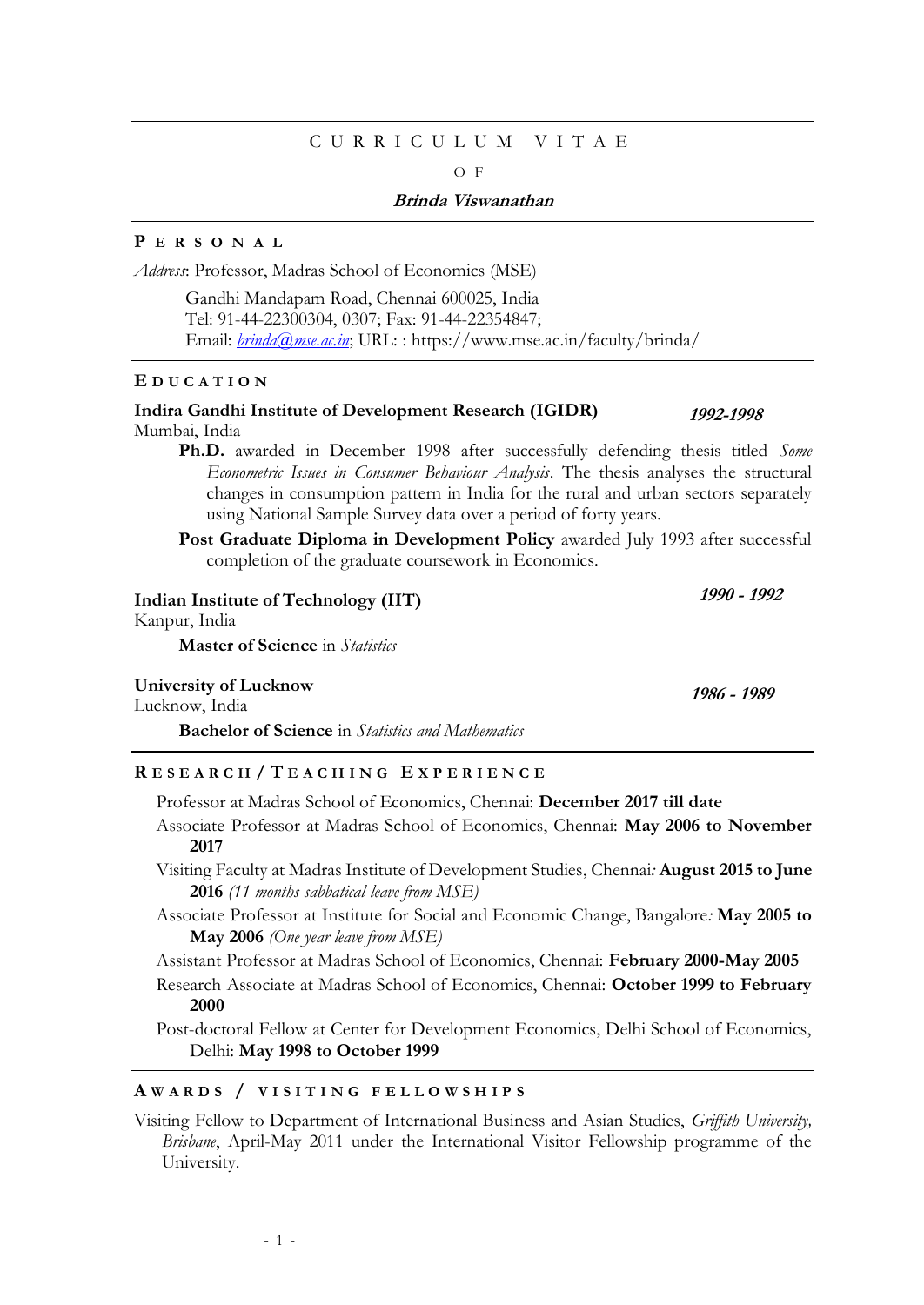- Sabbatical Fellowship from *World Institute for Development Economics Research*, (UNU-WIDER) Helsinki, March-June 2004.
- Fellowship and eligibility for Lectureship after clearing the NET examination (Statistics) conducted by University Grants Commission and Council of Scientific and Industrial Research, India in September 1992.

## **C O M P U T E R S K I L L S**

| <b>Operating Systems:</b> | UNIX, DOS and Windows                      |
|---------------------------|--------------------------------------------|
| Programming Language:     | <b>FORTRAN</b>                             |
| Econometric Software:     | SHAZAM, STATA, SPSS, and EVIEWS            |
| Other Software:           | GAMS (Optimization software)               |
|                           | MSOffice (Spreadsheet and Word-processing) |

## **R E S E A R C H O U T P U T**

#### **A : P U B L I C A T I O N S**

- "Role of Social and Institutional Factors in Indian Women's Labour Force Participation and Hours Worked, *Journal of the Asia Pacific Economy*, 26:2, 230-251, 2021, co-authored with Jaya Krishnakumar\$
- "Weather Variability, Agricultural Productivity, and Farmer Suicides in India", *Climate Change Economics*, 12:2, 2150005 (2021) co-authored with Sonal Barve\$ and K.S. Kavi Kumar.
- "Nutrient Intake of Rural Households That Participated in a Farming System for Nutrition Study in India", Food and Nutrition Science, 12, 277-289, (2021), co-authored with D. J. Nithya<sup>ş</sup>, S. Raju, R. V. Bhavani, Akshaya Kumar Panda, Rupal D. Wagh
- "Diversity in Services Sector Employment in India: Evidence from India Human Development Survey, 2011-12", Chapter 8 in Shashanka Bhide, V.N. Balasubramanyam and K.L. Krishna (Eds.) Deciphering India's Services Sector Growth. 2020, Routledge.
- "Undernutrition, Agriculture and Public Provisioning: The Impact on Women and Children in India", Routledge (UK), 2020, co-edited with Swarna Sadasivam Vepa (first editor)
- "Patterns of Access to Microfinance Loans in India", *Review of Development and Change*, 24(2) 259– 279, 2019, co-authored with Kanika Rana\$.
- "Climate and Weather Induced Agricultural Distress and Migration: Characteristics and Evidence", co-authored with K.S. Kavi Kumar\$ , and P. Dayakar, *Productivity*, 60(2), July-September 2019, p. 126-135.
- "Predictors of age-specific child mortality for India", *Journal of Asia Pacific Economy*, 21st March, 2019, Volume 24, Number 2, 3 April 2019, pp. 270-291 co-authored with G.Naline\$
- "Estimation of Calorie Norms and Measurement of Food Intakes: Some Implications for the Magnitudes of the Prevalence of Undernutrition in India", in K. L. Krishna**,** V. Pandit**,** K. Sundaram**,** Pami Dua (eds.) *Perspectives on Economic Development and Policy in India*, in memory of Prof. Suresh D. Tendulkar, 2017, Springer, co-authored with J. V. Meenakshi<sup>s</sup>.
- "Revisiting the Determinants of Child Anthropometric Indicators in India Using Seemingly Unrelated Regressions Model", *Indian Journal for Human Development*, 2017, Vol. 10 (3), 1-17, coauthored with G. Naline\$ . DOI: 10.1177/0973703017695886
- 'Use of Kerosene for Cooking in India: Recent Trends and Environmental Implications', *Review of Development and Change*, XXI(1), 65-87, 2016. Co-authored with K. S. Kavi Kumar\$ .
- "Carbon Intensity and Labour Intensity in India" in *Environment and Development: Essays in Honour of Dr. U. Sankar,* in K. R. Shanmugam and K.S. Kavi Kumar (eds.), Co-authored with Ishwarya Balasubramanian\$ , Sage Publications, Pvt. Limited, 2016
- "Financial Market and Growth: Evidence from Post-Reforms India", *Cogent Economics & Finance,* 2015, 3: 1057-417, co-authored with Prity Sinha and G. Badri Narayanan<sup>s</sup>; [http://dx.doi.org/10.1080/23322039.2015.1057417.](http://dx.doi.org/10.1080/23322039.2015.1057417)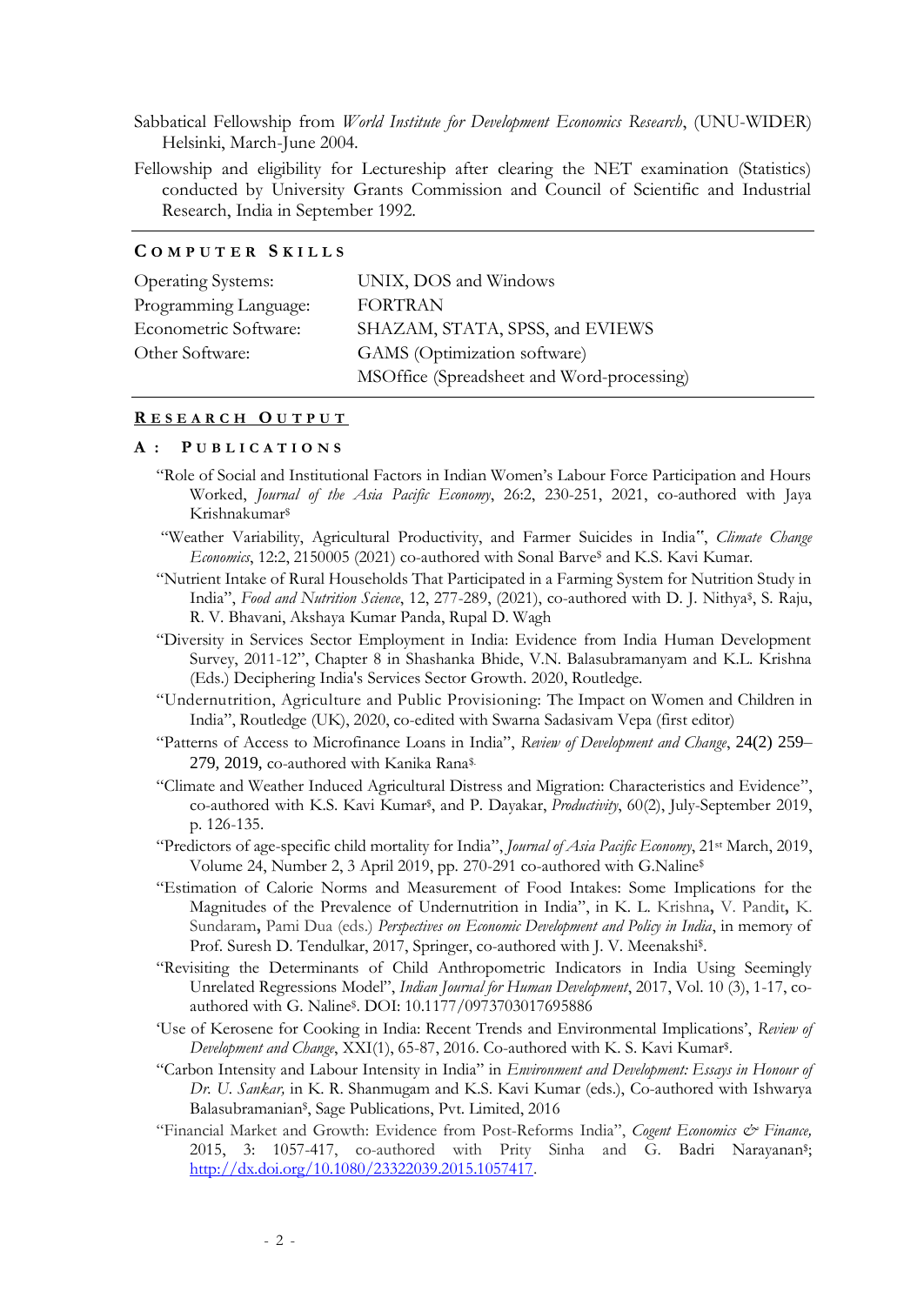- "Weather, Agriculture and Rural Migration: Evidence from State and District Level Migration in India", *Environment and Development Economics*, Vol. 20 (4), August 2015. . Co-authored with K. S. Kavi Kumar.
- "Child Underweight and Agricultural Productivity in India: Implications to Public Provisioning and Women's Agency", *Review of Radical Political Economics*, May. 2015, Co-authored with Swarna Sadashivam Vepa\$ , R.V. Bhavani and Rohit Parasar. DOI: 10.1177/0486613415584587
- "Women's Malnutrition in India: The Role of Economic and Social Status", *Margin-The Journal of*  Applied Economic Research, 2015, Vol. 9(3), 306-332, Co-Authored with Shikha Dahiya<sup>ş</sup>. doi:10.1177/0973801015579756
- "Measuring Labour Market Insecurity in Rural India: A Gendered Analysis" book chapter in *Indian Economy in Transition: Emerging Issues and Challenges-Essays in Honor of C.T. Kurien*, edited by R. Maria Saleth, S. Janakarajan and L. Venkatachalam, SAGE Publications, 2015. Co-authored with Padmini Desikachar.
- "Household Level Pollution in India: Patterns and Projections" book chapter in *Indian Economy in Transition: Emerging Issues and Challenges-Essays in Honor of C.T. Kurien*, edited by R. Maria Saleth, S. Janakarajan and L. Venkatachalam, SAGE Publications, 2015. Co-authored with K. S. Kavi Kumar\$ .
- "Child Underweight Rates in the Context of Agriculture", *Undernutrition in India and Public Policy*, editor(s) Sonalde Desai, Amit Thorat, Deepta Chopra and Lawrence Haddad, joint publication by NCAER (Delhi)-IDS (Sussex)-Routledge, 2015, Co-authored with Swarna S. Vepa\$, Sandeeptha Dhas, Vinodhini Umashankar and R V Bhavani
- "Gender Dimensions of Migration and Labour Force Participation in India: Evidence from NSSO data", *Sarvekshana Issue No.99*, 2014, Co-authored with K. Shanthi.
- 'Trend and Pattern of Employment in Tamil Nadu: Some Recent Trends, 1980s versus 1990s', book chapter in V. K. Natraj and A. Vaidyanathan (eds.), *Development Narratives: The Political Economy of Tamil Nadu*, Academic Foundation, 2014.
- "Variations in Women's Heights across Social and Religious Groups among Indian States", *Social Indicators Research,* Volume 119, Issue 2 (2014), Page 1149-1169 DOI 10.1007/s11205-013-0531- 4, Online First Publication.
- "Estimation of Calorie Norms and Measurement of Food Intakes: Some Implications for the Magnitudes of The Prevalence of Undernutrition in India", *Indian Economic Review*, Vol. 48 (1), 167-188, [Special Issue on "Perspectives on Economic Development and Policy"]. Co-authored with J. V. Meenakshi<sup>\$</sup>.
- "Household Level Pollution in India: Patterns and Projections", *Climate and Development* Vol. 5 (4), September 2013, Co-authored with K. S. Kavi Kumar<sup>§</sup>.
- "Influence of Weather on Temporary and Permanent Migration in Rural India", *Climate Change*  Economics, Vol. 5 (3). August 2013, Co-authored with K. S. Kavi Kumar<sup>§</sup>.
- "Female Labour Mobility and Urban Employment in India", in *Migration, Health and Development*, S. Lahiri, B. Paswan and K. C. Das (eds.) Rawat Publications, Jaipur: 2011. Co-authored with K. Shanthi.
- "Causality between Foreign Direct Investment and Tourism: Empirical Evidence from India" *Tourism Analysis* Vol.16, Number 3 or 4, 2011, co-authored with Saroja Selvanathan, and E. A. Selvanathan\$ .
- "Changes in Adult Heights: Comparing Tamil Nadu with Punjab" in *Population Dynamics and Human Development: Opportunities and Challenges- Vol. I*, T. Lakshmanasamy (Ed), Bookwell, Delhi: 2010.
- "Trade Liberalisation and Internal Female Migration in India" in *Population Dynamics and Human Development: Opportunities and Challenges- Vol. II*, T. Lakshmanasamy (Ed), Bookwell, Delhi: 2010. Co-authored with K. Shanthi.
- "Socio-economic Differences in Heights of Adult Indian Women", in *Journal of Developing Societies*, 2009, Vol. 24(4) 421-455, co-authored with Viney Sharma.
- "*Agricultural Development, Rural Institutions And Economic Policy: Essays in honour of Professor A Vaidyanathan*", Oxford University Press, 2009, co-edited with Gopal. K. Kadekodi.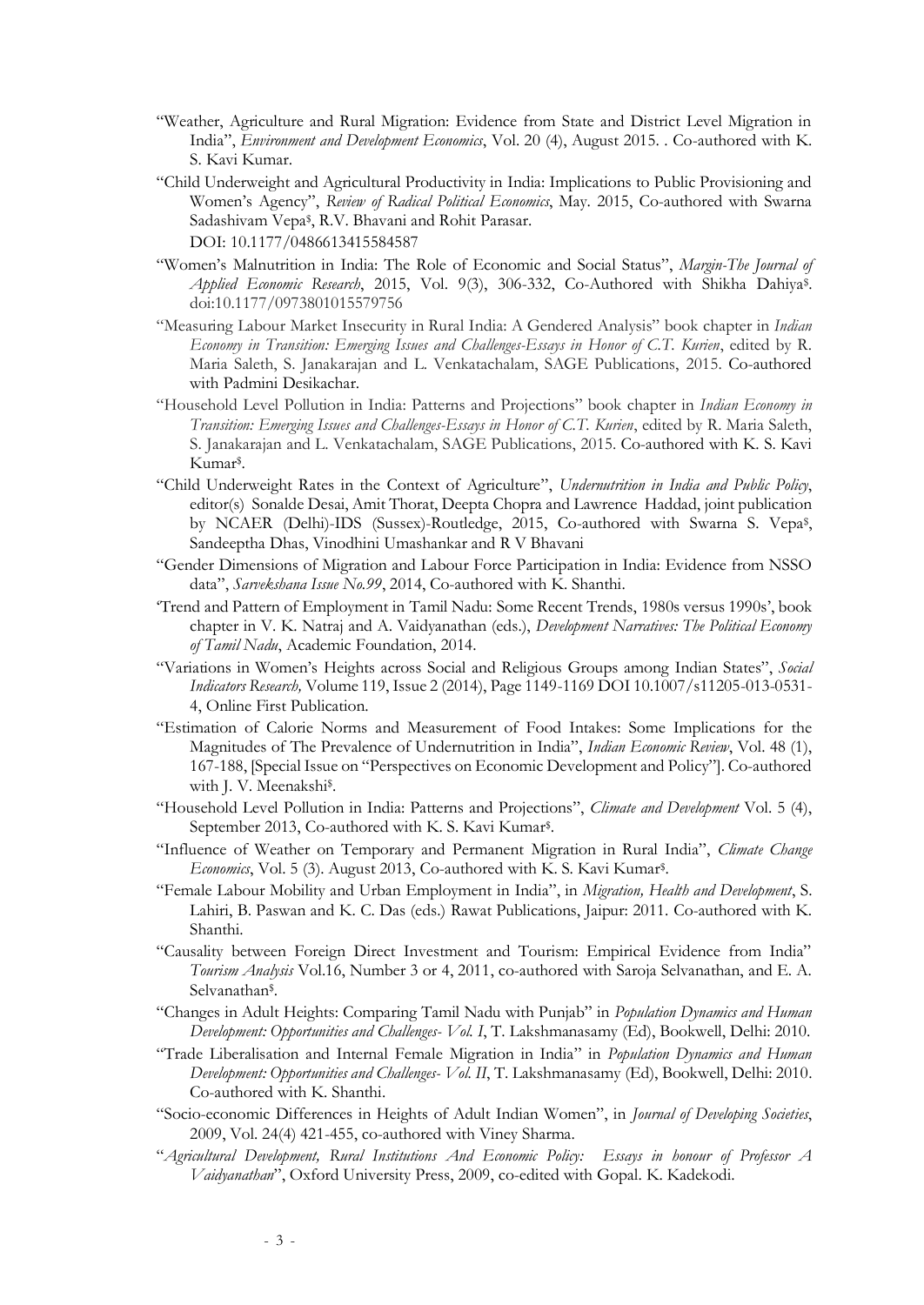- "What Characterizes Women Vulnerable to Chronic Energy Deficiency in India?" , *Social Indicators* Research, 2009, 90, 365-380, co-authored with K.S. Kavi Kumar and Maithili Ramachandran<sup>s</sup>.
- "Modeling the Domestic and Foreign Tourist Arrivals to Tamil Nadu, India", 2009, *Applied Economics*, Vol. 41, 3131-3142, Co-authored with S. Selvanathan, Muthu Mangai, M., E.A. Selvanathan\$ .
- "Vulnerability to Globalization in India: Relative Rankings of States using Fuzzy Models" in Machiko Nissanke and Erik Thorbecke (eds.) *Globalization and the Poor in Asia: Can Shared Growth be*  Sustained?, Palgrave Macmillan, 2008. Co-authored with K. S. Kavi Kumar<sup>§</sup>.
- "Living Conditions of Women", in Bjorn Lomborg (ed.) *Solving the World's Problems – the Benefits and Costs*, Cambridge University Press, 2008.
- "Changing Pattern of Undernutrition in India: A Comparative Analysis across Regions" in Shabd S. Acharya, Benjamin Davis, and Basudeb Guha-Khasnobis (eds.) *Food Security: Indicators, Measurement, and the Impact of Trade and Openness*, UNU-WIDER Studies in Development Economics, Oxford University Press, 2008, Co-authored with J. V. Meenakshi.
- "Changing Structure of Income Indoor Air Pollution Relationship in India", *Energy Policy,* Vol. 35(11), p.5496-5504, Nov 2007 Co-authored with K. S. Kavi Kumar\$ .
- "Trade, Development, and Regulatory Issues in Food", *Food and Nutrition Bulletin*, Vol. 28, no.1 (supplement), 2007, S123-S140, co-authored with S. Ramaswamy\$ .
- 'Who gets Access to School Meals in India?: Evidence from NSS data for 1999-2000" *Economic and Political Weekly*, February, 11, 2006, 497-505.
- "Calorie Deprivation in Rural India, 1983-1999/00: Evidence from Unit Record Data", in V. Kozel and A. Deaton (eds.) *Poverty in India: A Global Challenge, A Global Debate*, Macmillan India Limited; 2005. Co-authored with J. V. Meenakshi.
- "Cooking Fuel Use Patterns in India: 1983-2000", *Energy Policy,* Vol33/8, May 2005, 1021-1036. Coauthored with K. S. Kavi Kumar\$ .
- "Calorie Deprivation in Rural India, 1983-1999/00", *Economic and Political Weekly*, January 2003. Coauthored with J. V. Meenakshi\$ .
- "Developing Country Nutrition Does Improve with Income: A Look at Calorie and Protein Intakes, 1983 to 1993/94", S*arvekshana*, Vo. XXIV No. 2&3, 85th Issue October 2000-March 2001. Coauthored with J. V. Meenakshi\$ .
- "Structural Breaks in Consumption Patterns: India, 1952-1991", *Applied Economics,* July 2001, 33, 1187-1200.
- "Economic Reforms in India: A Welfare Evaluation", *Development Policy Review*, Vo. 18 (2), June 2000, 139-155.

#### **B : R E P O R T S , W O R K I N G P A P E R S A N D B O O K R E V I E W S**

- "Gender Differences in Double Burden of Malnutrition in India: Quantile Regression Estimates", *Working Paper no. 208/2020*, Madras School of Economics. Co-authored with Archana Agnihotri\$
- "Gender Parity in Higher Education Enrolment: Role of Family Networks", *Working Paper no. 207/2021*, Madras School of Economics. Kavya Ravindranath\$
- "Double Burden of Malnutrition in India: Decadal Changes among Adult Men and Women", *Working Paper no. 200/2020*, Madras School of Economics. Co-authored with Archana Agnihotri<sup>\$</sup>.
- "Political Cycles in MGNREGs Implementation", *Working Paper no. 187/2019*, Madras School of Economics. Co-authored with K.Vinay\$
- "Weather Shocks, Agricultural Productivity and Farmer Suicides in India", *Working Paper no. 185/2019*, Madras School of Economics. Co-authored with Sonal Barve\$ and K. S. Kavikumar.
- "Climate Risk and Rural India: Research and Policy Issues", *Working Paper no. 182/2019*, Madras School of Economics. Co-authored with K. S. Kavikumar<sup>§</sup>, Anubhab Pattanayak, Ashish Chaturvedi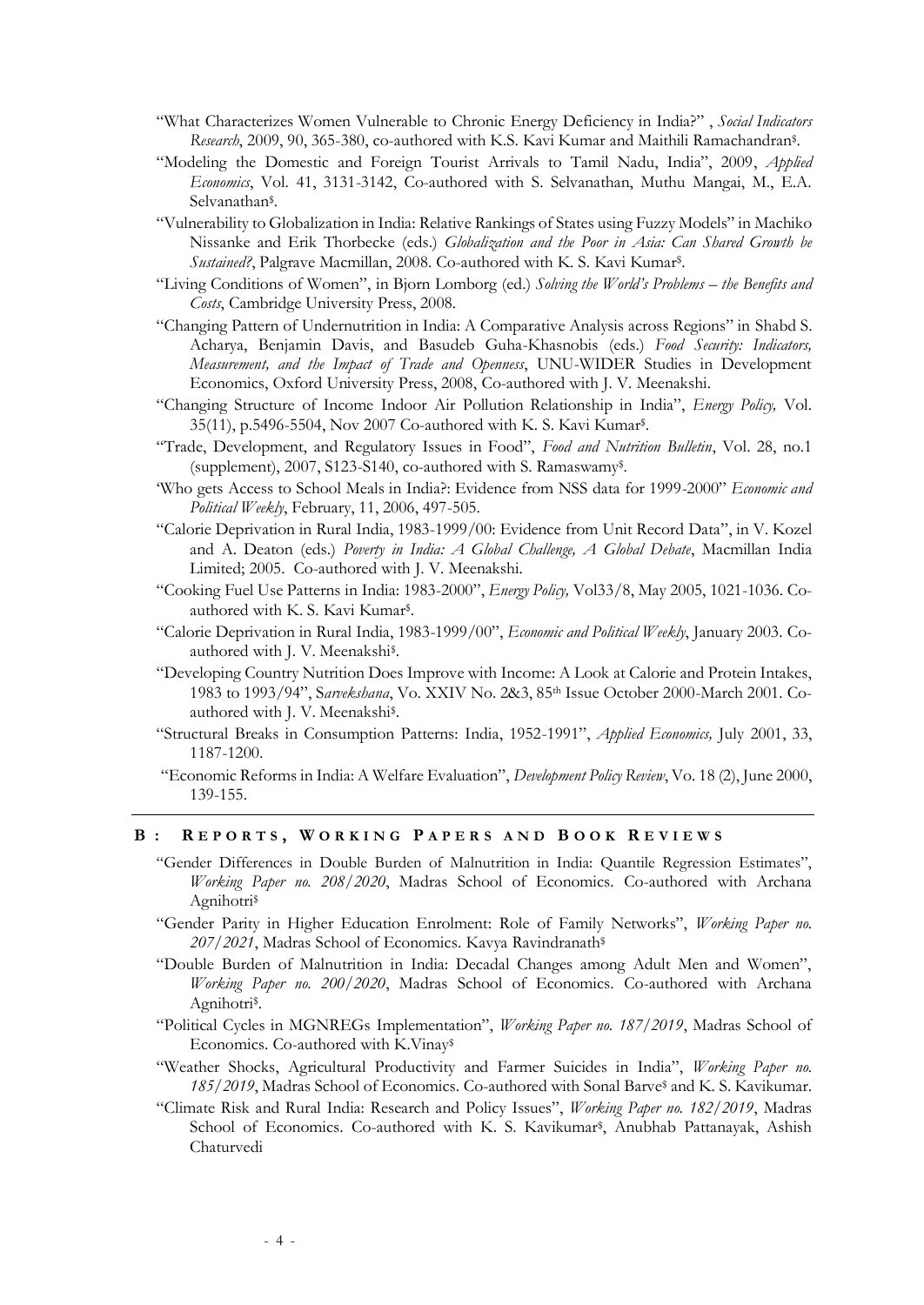- "Household Choice of Financial Borrowing and Its Source: Multinomial Probit Model with Selection", *Working Paper no. 181/2019*, Madras School of Economics. Co-authored with Kanika Rana \$
- "Predictors of Age-Specific Childhood Mortality in India", *Working Paper no. 167/2017*, Madras School of Economics. Co-authored with G. Naline\$ .
- "Child Underweight, Land Productivity and Public Services: A District-Level Analysis for India", LANSA working Paper Series, Volume 2016 No 6, co-authored with Swarna Sadasivam Vepa<sup>ş</sup>, Rohit Parasar, and R.V. Bhavani

http://ims.ids.ac.uk/sites/ims.ids.ac.uk/files/documents/land%20productivity%20and%20c hild%20underweight%20in%20template%2020-04-2016%20final\_1\_0.pdf

- "Revisiting the Determinants of Child Anthropometric Indicators in India Using Seemingly Unrelated Regressions Model", *Working Paper no. 143/2016*, Madras School of Economics. Coauthored with G.Naline\$ .
- "Kerosene Consumption in India: Welfare and Environmental Issues", *Working Paper no. 138/2016*, Madras School of Economics. Co-authored with K.S.Kavi Kumar.
- "Dietary Diversity and Women's BMI among Farm Households in Rural India", LANSA Working Paper # 3, Co-authored with Getsie David, Swarna Vepa and R V Bhavani. September 2015.

http://lansasouthasia.org/sites/default/files/LANSA\_Working\_%20Paper\_%20Series\_%20 No3.pdf

- "Women's Malnutrition in India: The Role of Social and Economic Status", *Working Paper no. 93/2014*, Madras School of Economics. Co-authored with Shikha Dahiya.
- "Prevalence of Undernutrition and Evidence on Interventions: Challenges for India", *Research Monograph No.49/2014*, Madras School of Economics, Chennai.
- "Enumeration of Crafts Persons in India", *Research Monograph No.25/2013*, Madras School of Economics, Chennai.
- "Estimation of Wood Demand and Supply in Tamil Nadu" *Research Monograph No.24/2013*, Madras School of Economics, Chennai. Co-authored with K S. Kavi Kumar and I. Zareena Begum.
- "Weather Variability, Agriculture and Rural Migration: Evidence from State and District Level Migration", Working Paper No. 83-13, SANDEE. Co-authored with K. S. Kavi Kumar
- "Rural Migration, Weather and Agriculture: Evidence from Indian Census Data", MSE Working Paper 80/2013, Co-authored with K. S. Kavi Kumar.
- "Weather and Migration in India: Evidence from NSS Data", MSE Working Paper, 79/2013 Coauthored with K. S. Kavi Kumar.
- "Weather Variability and Agriculture: Implications for Short-term and Long-term Migration in India", *Working paper No. 220*, 2012, Center for Development Economics, Delhi School of Economics, New Delhi.
- "Patterns of Labour Market Insecurity in Rural India: A Multidimensional and Multivariate Analysis", *Working paper No.62, December 2011, Madras School of Economics*, Chennai. Co-authored with Padmini Desikachar.
- "Household Level Pollution in India: Patterns and Projections", *Working paper No.58, June 2011, Madras School of Economics*, Chennai. Co-authored with K.S. Kavi Kumar.
- Contributions to *UNEP, 2011, Towards a Green Economy: Pathways to Sustainable Development and Poverty Eradication,* to the Chapters on Green Buildings and Green Cities, co-authored with several researchers.

[http://hqweb.unep.org/GreenEconomy/Portals/93/documents/Full\\_GER\\_screen.pdf](http://hqweb.unep.org/GreenEconomy/Portals/93/documents/Full_GER_screen.pdf)

- *Book Review* of 'Daughter Deficit: Sex Selection in Tamil Nadu', by Sharada Srinivasan; Women Unlimited: 2011', titled *The Mystery of the Missing Girls*, The Hindu dated 5<sup>th</sup> June 2012. <http://www.thehindu.com/arts/books/article3491082.ece>
- *Commentary* 'Counting Undernourished Children in', Economic and Political Weekly, May 2012, vol xlviI no 20. 20-24.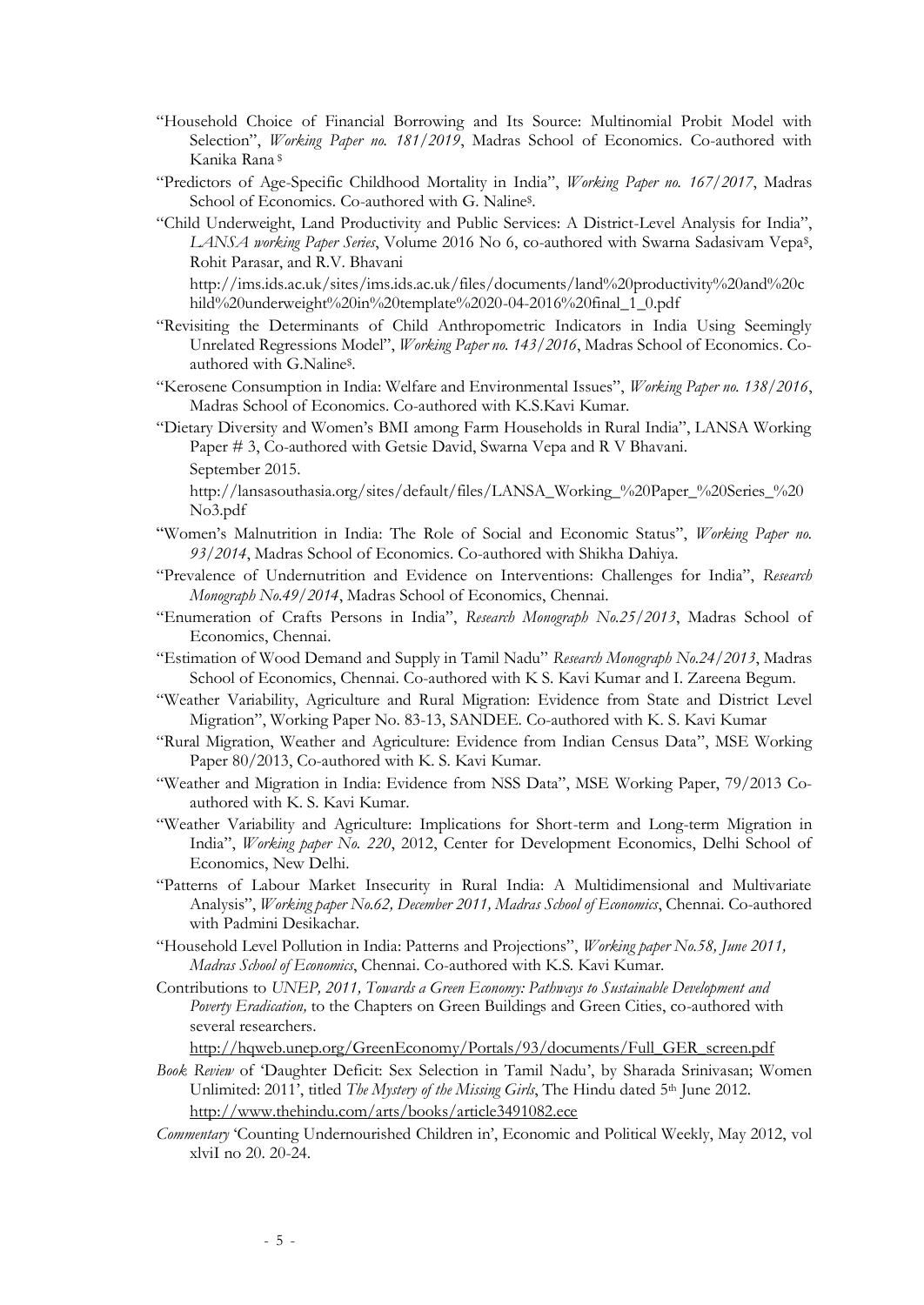*Book Review* of 'Poverty, Inequality and Population- Essays in Development and Applied Measurement' Edited by D. Jayaraj and S. Subramanian; Oxford University Press: 2012'. The Hindu dated 12th April 2010.

<http://www.hindu.com/br/2011/04/12/stories/2011041250121600.htm>

- *Book Review* of 'The Poor Half Billion In South Asia **—** What is Holding Back Lagging Regions?' Edited by Ejaz Ghani; Oxford University Press'. The Hindu dated 28<sup>th</sup> December 2010. <http://www.hindu.com/br/2010/12/28/stories/2010122850161500.htm>
- *Urban Poverty Reduction Strategy: Six City Level Case Studies*, Report submitted to the Ministry of Housing and Urban Poverty Alleviation and also *Research Monograph No.7/2010*, Madras School of Economics, Chennai. Co-authored with D. K. Srivastava, C. Bhujanga Rao and Swarna S Vepa.

*Enumeration of Crafts Persons in India*, Report submitted to Crafts Council of India, Chennai. June 2010.

- *Book review* of 'Gender and Discrimination: Health Nutritional Status and Role of Women in India' by Manoranjan Pal, Premananda Bharati, Bholanath Ghosh and T.S.Vasulu (Eds.), OUP: New Delhi, 2009 in *The Book Review*, Vol. XXXIV No.2 February 2010.
- "From Fisheries Development to Coastal Development in Tamil Nadu: Possible Implications for Fisher Wellbeing", Working Paper Prepared for ESPA Workshop 1, for the *Project on Building Capacity for Sustainable Governance in South Asian Fisheries: Poverty, Wellbeing and Deliberative Policy Networks*, April 2009, [www.wellcoast.org/bsg.](http://www.wellcoast.org/bsg) Co-authored with Ajit Menon.
- "Causality between Foreign Direct Investment and Tourism: Empirical Evidence from India" *Working paper No.46, 2009, Madras School of Economics*, Chennai. Co-authored with Saroja Selvanathan, and E.A.Selvanathan.
- "Socio-economic Characteristics of the Tall and Not so Tall Women of India", *Working paper No.41, January 2009, Madras School of Economics*, Chennai. Co-authored with Viney Sharma.
- "Changing Pattern of Undernutrition in India: A Comparative Analysis across Regions" *Research Paper No. 2006/118, October 2006, WIDER Research Paper series, World Institute for Development Economics Research*, (UNU-WIDER) Helsinki. Co-authored with J.V.Meenakshi.
- "Vulnerability to Chronic Energy Deficiency: An Empirical Analysis of Women in Uttar Pradesh, India" *Working Paper No.12 October 2006, Madras School of Economics*. Co-authored with Maithili Ramachandran and K. S. Kavi Kumar.
- "Small Area Estimates of Selected Welfare Indicators: Results for Uttaranchal", Project report, November 2005, *World Food Programme: New Delhi and India Development Foundation: Gurgaon*. Coauthored with Shubhashis Gangopadhayay, Rajnish Kumar, PAN Network, Maithili Ramachandran, T. O. Sridevi, and Wilima Wadhwa.
- "Vulnerability to Poverty Using Fuzzy Models: Relative Rankings across States in India", *Research Paper No. 2006/40, April 2006, WIDER Research Paper series*, World Institute for Development Economics Research, (UNU-WIDER) Helsinki. Co-authored with K. S. Kavi Kumar.
- "Health, Poverty and Vulnerability: An Empirical Analysis of Women in Uttar Pradesh, India", *[http://ssrn.com/abstract=875812,](http://ssrn.com/abstract=875812)* Co-authored with Maithili Ramachandran and K. S. Kavi Kumar.
- "Economic Liberalisation, Targeted Programmes And Household Food Security: A Case Study of India", *MTID Discussion Paper No. 68, May 2004, International Food Policy Research Institute, Washington D.C.* Co-authored with S. Mahendra Dev, C. Ravi, A.Gulati, S. Ramachander.
- "Does Environment Kuznet's Curve Exist for Indoor Air Pollution? Evidence from Indian Household Level Data", *Working paper No.3, April 2004, Madras School of Economics*, Chennai. Coauthored with K. S. Kavi Kumar.
- *Book review of* 'Voluntary Action in Health and Population: the Dynamics of Social Transition' by Sunil Mishra (Ed.) (Sage Publications) in *Review of Development and Change*, July-December 2004.
- "Is Pollution Income Relationship Non-monotonic?: Evidence Based on Indoor Air Pollution in India", SSRN Working Paper, October 2003, *<http://ssrn.com/abstract=476321>*. Co-authored with K.S.Kavi Kumar.
- *Book review of* 'Economic Reforms and Social Sector Development' by Seetha Prabhu (Sage Publications) in *Indian Economic Review, December 2002*.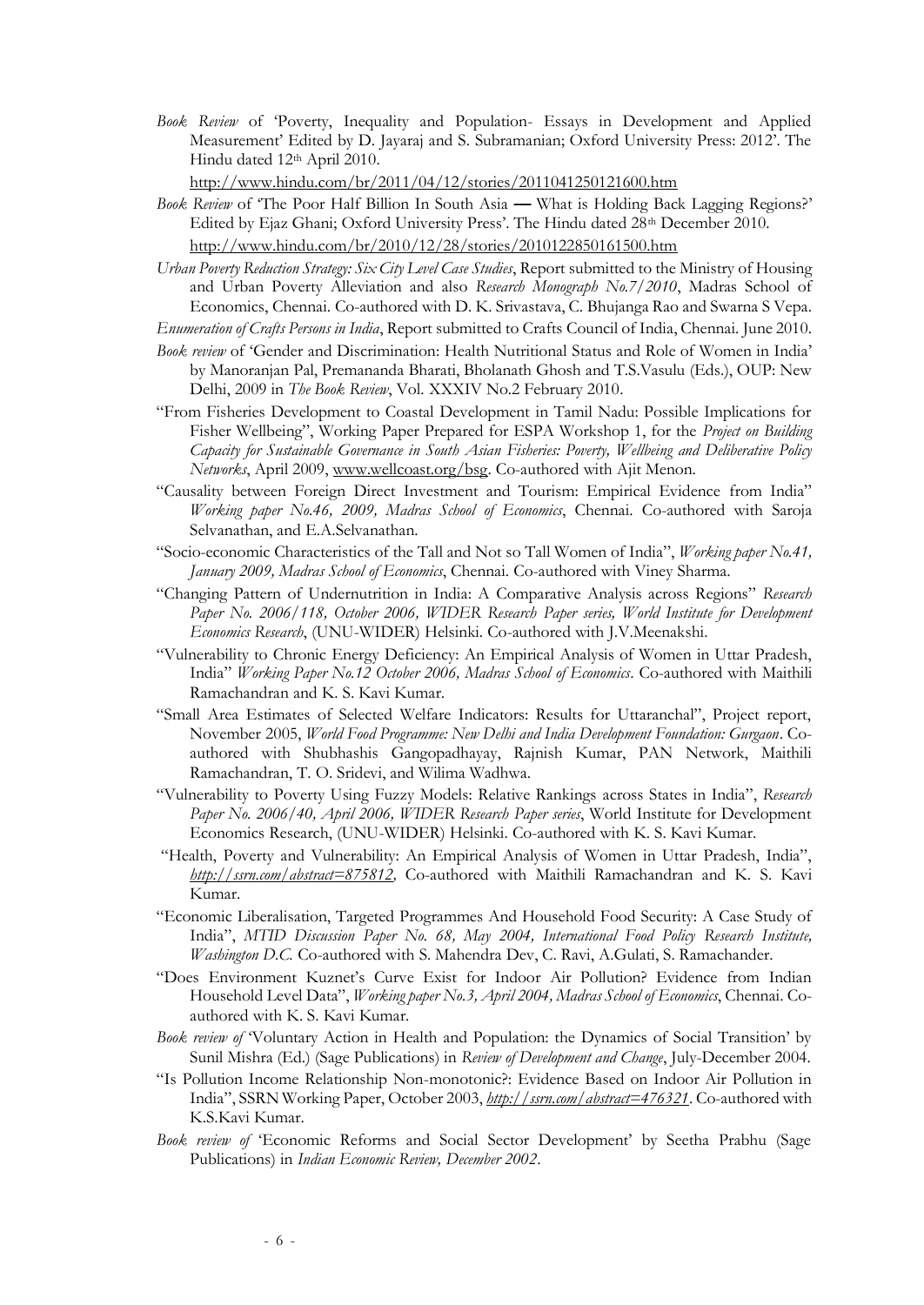- "Calorie Intake Patterns of Rural Indian Households", *Medico Friends Bulletin, December 2001.* Coauthored with J. V. Meenakshi.
- "Structural Breaks in Consumption Patterns: India, 1952-1991", *Working Paper No. 61, Center for Development Economics*, Delhi School of Economics, Delhi.

#### **C : C O M P L E T E D P R O J E C T / C O N S U L T A N C Y**

Consultant for TNHPS (at MIDS, Chennai), 2019.

Background Paper for India Public Policy Report on *'Poverty, Hunger and Malnutrition'*.

- *Leveraging Agriculture for Nutrition in South Asia* (LANSA), as project consultant which is a multiinstitutional consortium of partners from Bangladesh, India, Pakistan, UK and USA led by M. S. Swaminathan Research Foundation, Chennai (India) to address the challenge of undernutrition in South Asia. The project is funded by DFID (UK).
- 'Weather Variability, Agriculture and Rural Migration: Evidence from India' supported by SANDEE under the theme of Migration and Climate Change a part of five-country study, February 2012.
- 'Economics and Employment issues in Green Buildings' and 'Aspects of Employment and Inclusive Growth for Sustainable Cities' Contributions to *Green Economy Report* of UNEP, February 2011.

*Handicrafts and Handloom Estimation Project* as Research Consultant for Crafts Council of India.

- *Urban Poverty Reduction Strategy*: *Six City Level Case Studies* September 2009, co-investigator. Project was supported by UNDP.
- *Wood Balance Study for Tamil Nadu*, June 2009, co-investigator. Project was supported by the State Forest Research Institute, Department of Tamil Nadu.
- *National Strategy for Urban Poor: A Study of Slums in Chennai*, co-investigator Sponsored by GOI-UNDP, March 2007 to December 2007.
- "A Review of Issues in Food Security and Malnutrition in India", A Research Report prepared for Food and Agricultural Organization, Rome May 2006-June 2007 (co-authored with J.V. Meenakshi).
- "Some Aspects of Employment Pattern in Tamilnadu", A Review Study for Malcolm and Elizabeth Adiseshiah Trust, Chennai. May 2006-October 2006.
- "Changing Pattern of Undernutrition in India: A Comparative Analysis Across Regions". Commissioned article for the *Hunger and Food Security Project* funded by UNU-WIDER, Helsinki and ICSSR, Delhi, co-authored with Dr. J.V. Meenakshi.
- "Trade and Regulatory Issues in Nutrient Based Dietary Standards", Commissioned article for the project on *Harmonizing Concepts and Approaches in Setting Nutrient Based Dietary Standards*. Funded by United Nations University, New York, FAO and WHO, co-authored with Sunder Ramaswamy. Final version submitted in March, 2006.
- *Small Area Estimates of Selected Welfare Indicators: Results for Uttaranchal*, funded by UN-WFP in collaboration with Shubhashis Gangopadhyay, Rajnish Kumar, Pan Network, Maithili Ramachandran, T. O. Sridevi, and Wilima Wadhwa. Final report submitted in November 2005.
- *Demography and Employment* in "Tamilnadu State Development Report", supported by Union Planning Commission, Government of India, 2003.
- "Integrated Child Development Services in India" in *Food Security at Household Level in India*, funded by IFPRI, Washington and Centre for Economics and Social Studies, Hyderabad, 2003.

## **D : O N G O I N G P R O J E C T S / C O N S U L T A N C Y**

IGIDR SPANDAN Grant: Agriculture and Nutrition Linkages; 2021-2022

## **E : C O N F E R E N C E / W O R K S H O P P R E S E N T A T I O N S**

"Milk Consumption Pattern of Young Children: *A Relook at the Indian Evidence*", IGIDR SPANDAN Project Workshop, 3-4 February, 2022; co-authored with Divya Purohit

"Do Gender Differences In Research Performance Explain The Leaky Pipeline In Indian Academia? Some evidence on agricultural and applied economics" *ICAE conference*, 26<sup>th</sup> August. 2021 and presented by Sangeeta Bansal co-authored with Sangeeta Bansal\$ and J.V. Meenakshi.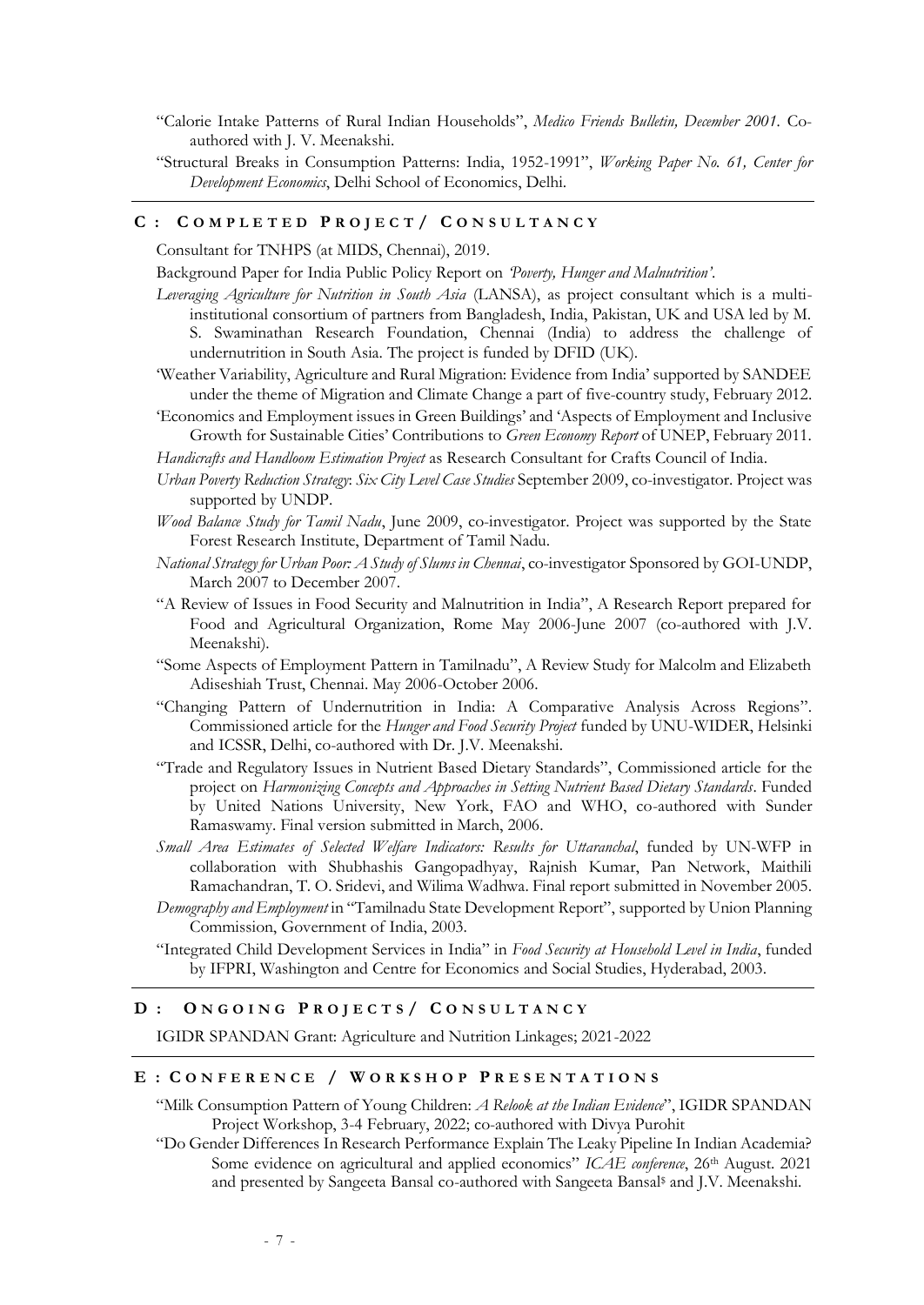- "Milk Consumption Pattern and Child's Height-For-Age Z- Score in India", 24-7-2021, *Workshop on Agriculture and Nutrition, 24-25 June 2021,* Organised by IGIDR, Mumbai**.**
- "India's Nutrition and Epidemiological Transition with Implications for Post-COVID Times", *MSE Seminar Series*, 4-5th December 2020, Madras School of Economics, Chennai. Co-authored with Archana Agnihotri
- "Weather Shocks, Agricultural Productivity and Farmer Suicides in India", 5<sup>th</sup> Annual Centre for research on the Economics of Climate, Food, Energy and Environment (CECFEE) Research & Policy Workshop at Tezpur University (09-11 November 2019); co-authored with Sonal Barve and K S Kavikumar.
- "Women Headed Households and Microfinance: Multinomial Probit Model with Selection", Fifth International Conference on South Asian Economic Development February 21-22, 2019, New Delhi. Presented by Kanika Rana\$ , co-author
- "Household Choice on Financial Borrowing and Its Source: Multinomial Probit Model with Selection" 1-2 February, 2019, MSE Seminar Series, Madras School of Economics, Chennai. Co-authored with Kanika Rana\$
- "Enabling Environment for Agriculture Nutrition Linkage", Golden Jubilee Conference of Nutrition Society of India, 15<sup>th</sup>-17<sup>th</sup> November, 2018, National Institute of Nutrition, Hyderabad.
- "Women and Economic Citizenship: In Pursuit of Inclusive Growth in India", MSE Seminar Series, Central University of TN, Thiruvarur, 17-18th January 2018.
- "Child Underweight, Land Productivity and Public Services: A District-level Analysis for India" Paper presented at *5th annual Feed the Future Innovation Lab for Nutrition (Nutrition Innovation Lab) Agriculture-Nutrition Scientific Symposium*, July 9-13th, 2017. Co-authored with Swarna Sadasivam Vepa, Rohit Parasar, R.V.Bhavani and paper presented by Rohit Parasar.
- "Services Sector Employment in India: Evidence from IHDS-2, 2011-12", Paper presented at *Future of Services Growth: Potential and Constraint*, Organised by Madras Institute of Development Studies and British Northern Universities India Forum, January, 3-4, 2017.
- "Analysis of Child Anthropometric Indicators and their Respective Determinants in India", paper presented by G. Naline at the TIIKM's First Annual International Conference on Public Health 2015 titled Progress of Global Health through Equitable Access to Health Systems, 13-14th May 2015, at Colombo, Sri Lanka. Awarded the sessions best paper in the technical session of Public Health Nutrition and Wellness. Co-author with and presented by G. Naline.
- "Child Underweight in India: Implications of Agricultural Land Productivity and Other Public Policy", paper presented by Swarna S. Vepa at the National Seminar on "Food and Nutritional Security", March, 30-31, 2015, University of Hyderabad Co-authored with Swarna Sadashivam Vepa, R.V. Bhavani and Rohit Parasar
- "Women's Workforce Participation and Hours of Labour Supplied: How Do the Determinants Vary?" paper presented at the Fifth Seminar Series MSE Faculty Seminar, 21-23, March 2015, Yercaud (Tamil Nadu). Co-authored with Ann Josey.
- "Kerosene Subsidy Removal in India: Welfare and Environmental Effects", paper presented by K. S. Kavi Kumar at the Fifth Seminar Series MSE Faculty Seminar, 21-23, March 2015, Yercaud (Tamil Nadu). Co-authored with K.S. Kavi Kumar.
- "Analysis of Child Anthropometric Indicators and their Determinants in India", paper presented by Naline Gandhi at the Fifth Seminar Series MSE Faculty Seminar, 21-23, March 2015, Yercaud (Tamil Nadu). Co-authored with Naline Gandhi.
- "Assessment of Child Malnutritional Indicators in India with PCA", paper presented by G. Naline at Fourth Conference of Indian Health Economics and Policy Association titled Health System Strengthening and Reforms in India: Retrospect and Prospect, 13-14 February 2015, Department of Economics, University of Rajasthan, Jaipur. Co-authored with G. Naline.
- "Does Farm Production Diversity impact Household Dietary Diversity?", paper presented by Getsie David, at the 6th Indian Youth Science Congress held at Guntur, Andhra Pradesh from 19th-21st January 2015, for the session titles "Science and the Zero Hunger Challenge". Co-authored with Getsie David.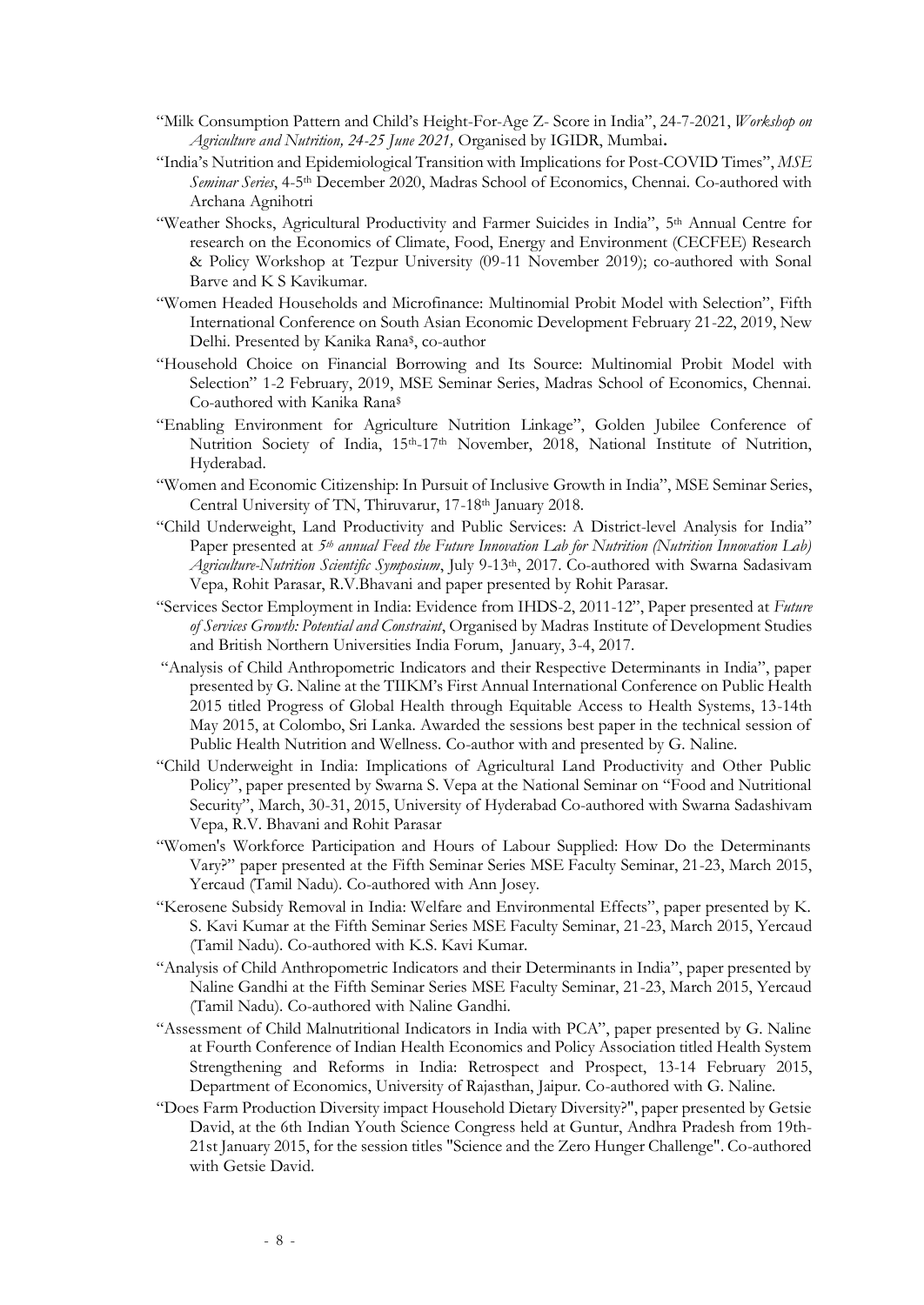- "Child Underweight and Agricultural Productivity in India Implications for Social Provisioning and Women's Agency", paper presented by Swarna S. Vepa at 2015 ASSA Conference, January 3-5, 2015, Boston, USA for the session titled Explorations in Gender and Economic Wellbeing. Co-authored with Swarna Sadashivam Vepa, R.V. Bhavani and Rohit Parasar
- "Determinants of Women's BMI across Rural Indian Farm Households", Paper presented by Getsie David at South Asia Conference on Policies and Practices to Improve Nutrition Security, 30- 31 July, 2014, India Habitat Center, New Delhi. Co-authored with Getsie David, Swarna Vepa and R. V. Bhavani
- "Child Underweight, Child Health, and Agricultural Worker Productivity; A District Level Analysis", Paper presented by Rohit Parasar at South Asia Conference on Policies and Practices to Improve Nutrition Security, 30-31 July, 2014, India Habitat Center, New Delhi. Co-authored with Swarna Vepa, Rohit Parasar and R. V. Bhavani.
- "Farm Production Diversity, Consumption Diversity and Women's BMI: A Study across Rural Indian Farm Households", at *The Fourth MSE Faculty Seminar Series*, 27th-28th February, 2014, Central University of Tamil Nadu, Thiruvarur and also at at MSSRF, Chennai on 1st February 2014.
- "Agricultural Pathways for Improving BMI of Women in India", in *The State, Market and the Agripreneurs*, April 3-5 2013, Indira Gandhi Institute for Development Research, Mumbai (India).
- "Internal Migration and Female Labor Force Participation in India: Spatial, Social and Temporal Dimensions", 3rd MSE seminar Series, Madras School of Economics, Chennai, 23rd-24th January, 2013.
- "Weather Variability, Agriculture and Rural Migration: Evidence from India" in Pre-conference on Migration and Environment, 17th October 2012, part of the Second International Conference on Environment and Natural Resources Management in Developing and Transition Economies (ENRMDTE), 17-18-19 October, University of Auvergne (Clermont-Ferrand, France) **and**
- Conference in Climate Change and Development Policy, 27<sup>th</sup>-28<sup>th</sup> September, 2012, World Institute for Development Economics Research, Helsinki.
- "Weather Variability, Agriculture and Rural Migration in India", SANDEE, Research and Training Workshop, Colombo, June 2012; co-authored with K.S. Kavi Kumar.
- "Emission Intensity and Labour Intensity- Linkages and its Implications for Inclusive Growth in India", 2nd MSE seminar Series, Pondicherry, March 2012; co-authored with Ishwarya Balasubramanian.
- "Climate Change, Agricultural Impacts and Migration- Commentary", 2nd MSE seminar Series, Pondicherry, March 2012; presented by co-author K.S. Kavi Kumar.
- "Climate Change, Agricultural Impacts and Migration in India", EEPSEA/SANDEE Cross Country workshop on Climate Change and Migration Project, Phnom Penh, November 2011; coauthored with K.S. Kavi Kumar
- "Measuring Labour Market Insecurity in Rural India", Presented at National Seminar in *Honour of Prof. C. T. Kurien; Indian Economy in Transition: Prospects, Issues and Concerns*, Madras Institute of Development Studies, Chennai, February, 2011; co-author Padmini Desikachar
- "Household Level Pollution in India: Patterns and Projections" Presented at National Seminar in *Honour of Prof. C. T. Kurien; Indian Economy in Transition: Prospects, Issues and Concerns*, Madras Institute of Development Studies, Chennai, February, 2011; presented by co-author K. S. Kavi Kumar
- "What do we know about the Biological Standard of Living in India?", Presented at the *Seminar Series, Madras School of Economics*, August, 2010.
- "Measuring Labour Market Insecurity in Rural India: Evidence from National Sample Survey Data", Paper presented by co-author Padmini Desikachar at *Seminar Series, Madras School of Economics*, August, 2010.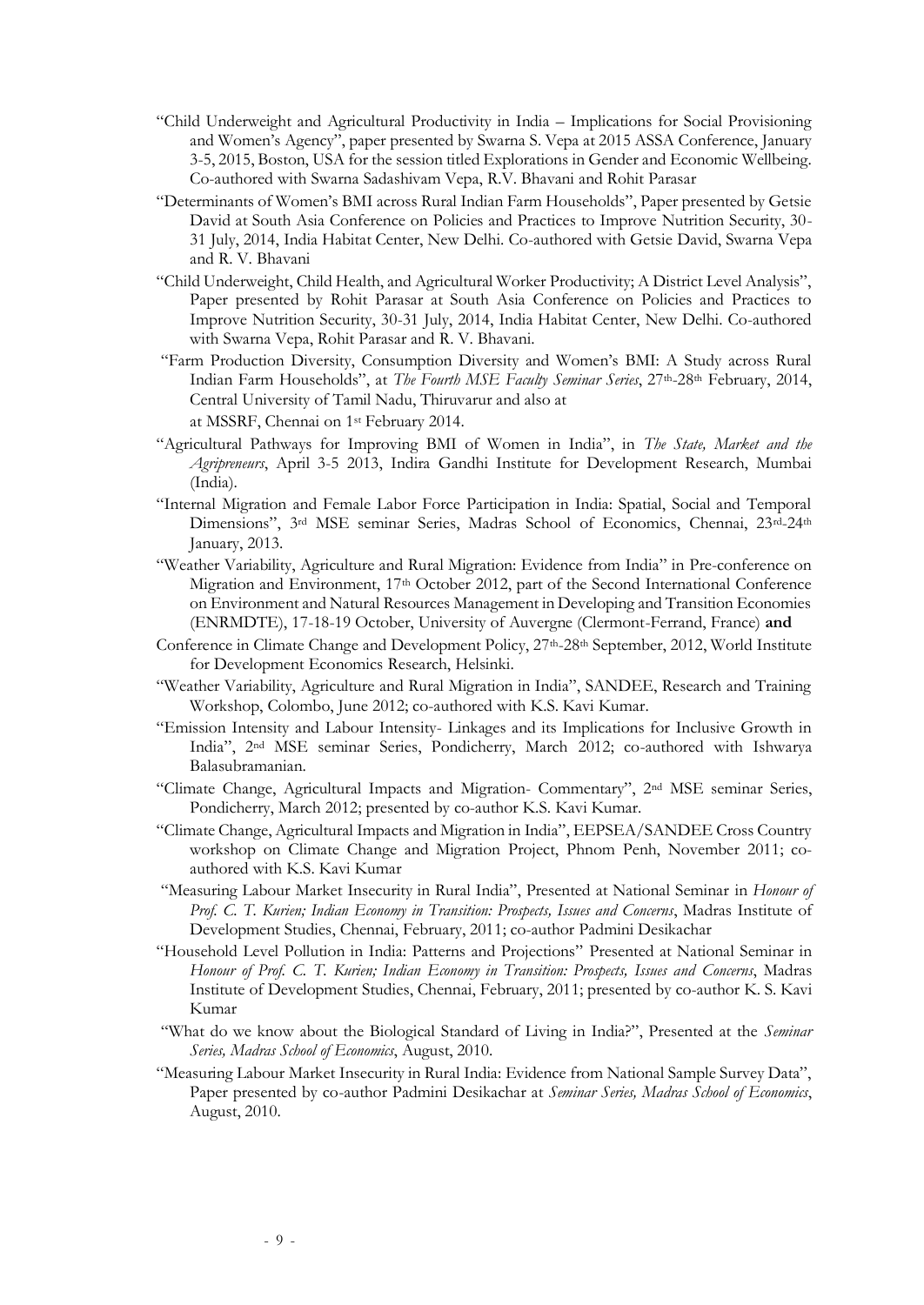- "Lower Emission Intensity and Higher Labour Intensity: The Linkages and its Implications for Inclusive Growth in India", Paper presented by co-author Ishwarya Balasubramanian at *Beyond the Macroeconomic Crisis—Towards Inclusive Growth and Sustainability*, The Fifth International Conference on Public Policy and Management at Indian Institute of Management, Bangalore, August 2010.
- "Measuring Livelihood Insecurity in Rural India: Evidence from National Sample Survey Data", Paper presented by co-author Padmini Desikachar at *Beyond the Macroeconomic Crisis—Towards Inclusive Growth and Sustainability*, The Fifth International Conference on Public Policy and Management at Indian Institute of Management, Bangalore, August 2010.
- "Adequate Access to Electricity in Rural India: Institutional Aspects in Delivery", Paper presented at *Development Convention, 2009-10 on Institutional Aspects in New Development Paradigms* , January, 2010, ISEC, Bangalore.
- "Nutrition Security through Improved Targeting", *Workshop on Food Security and PDS Reforms*, July, 2009, Organised by Planning Commission, Government of India; Institute of Development Studies, Sussex; and University of Jamia Milia Islamia, Delhi.
- "Interactive Governance, Sustainable Marine Ecosystem and Well-being of Fishers: The Case of Tamil Nadu". Co-authored with Ajit Menon. Presented at *ESPA workshop on Building Sustainable Governance*, Anna University, April 2009
- "Changes in Adult Heights: Comparing Tamil Nadu with Punjab", Paper presented at the *International Conference on Measuring Human Development*, organized by University of Madras, November, 2008.
- "Who is getting Taller in India?" Paper presented at the *International Conference on Measuring Human Development*, organized by National Council of Applied Economic Research and University of Maryland, May 2008, New Delhi.
- "The Challenge to Improve Living Conditions of Women", Paper presented at the Conference *Bill Gates for a Day,* Problem paper for Copenhagen Consensus, Copenhagen Business School, Copenhagen, March 2007.
- "Nutritional Status and Security in India: Evidence and Issues" Paper Presented at the Conference on *Sustainable Development and Livelihoods*, Delhi School of Economics, February 2007.
- "Female Labour Mobility and Urban Employment in India" paper presented at the *International Conference on Emerging Population Issues in Asia Pacific Region: Challenges for the 21st Century*, December, 2006, Mumbai.
- "Vulnerability to Chronic Energy Deficiency: An Empirical Analysis of Women in Uttar Pradesh, India" paper presented at *Health and Nutrition Workshop* at Centre for Development Economics, Delhi School of Economics on March 2006. Co-authored with Maithili Ramachandran and K. S. Kavi Kumar.
- "Changing Pattern of Undernutrition in India: *A Comparative Analysis Across Regions*", Paper presented at the final WIDER-ICSSR project meeting on *Hunger and Food Security,* October, 2005, Helsinki (Finland). Co-authored with J. V. Meenakshi.
- "Vulnerability to Poverty Using Fuzzy Models: Relative Rankings Across States in India" Paper presented at the UNU-WIDER conference on *Impact of Globalisation on the Poor in Asia*, April 2005, Tokyo (Japan). Co-authored with K. S. Kavi Kumar.
- "Nutrient Security in India: spatial variations and temporal changes", Presented at a Workshop on *WIDER-ICSSR Food Security Project,* March, 2005, Jaipur (India). Co-authored with J. V. Meenakshi.
- "Nutrition Security in Tamilnadu: Which Way is it Heading?" Presented at *Madras School of Economics Seminar Series*, Chennai, September 24, 2004. Co-authored with J. V. Meenakshi.
- "Changing Pattern of Undernutrition in India: A Comparative Analysis across Regions", Presented in *WIDER Seminar Series*, UNU-WIDER, Helsinki, May 27, 2004. Co-authored with J. V. Meenakshi.
- "Calorie Intake Patterns in India: Variations across Regions and Over Time", Presented in *WIDER Seminar Series*, UNU-WIDER, Helsinki, April, 2004. Co-authored with J. V. Meenakshi.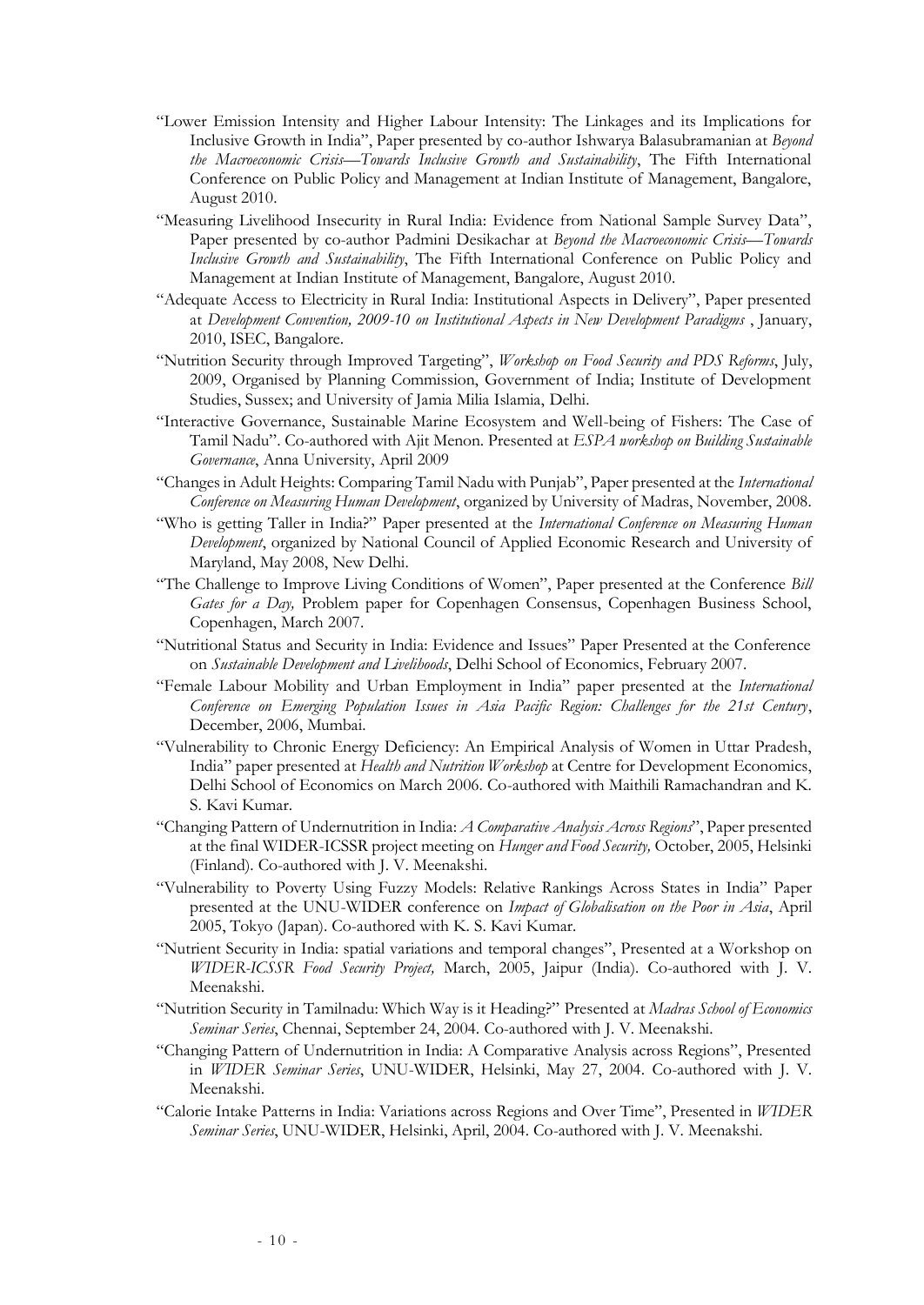- "Impact of Macro Scale Trade Policy Changes on Micro-Scale Household Food Consumption", Proposal Presentation at the ICSSR-WIDER Workshop on *Spatial Disparities & Challenges of Development, Food Security, and Industrial Clusters*. New Delhi, February 2004.
- "Cooking Fuel Use Patterns in India: 1983-2000", Presented at *Madras School of Economics Seminar Series*, Chennai, October 2003. Co-authored with K. S. Kavi Kumar.
- "Achieving Household Food Security in Asia: Are the Intervention Programs Effective?", at the Methodological Workshop on *Market Reforms and Food Security*, organized by IGIDR, Mumbai and IFPRI, Washington, D.C. July, 2002 at IGIDR, Mumbai. Co-authored with Suresh Babu.
- "Nutrient Intake Patterns in Rural India, 1983-1999: A Study of Unit Record Data", at the *Thirty-Eighth Indian Econometric Society Conference*, January, 2002 at Madras School of Economics, Chennai; *and also at*

Workshop on *Poverty Measurement, Monitoring, and Evaluation* jointly hosted by Planning Commission, India and World Bank, January, 2002 at New Delhi. Co-authored with J. V. Meenakshi.

- "Household Size and Demand for 'Private' and 'Public' Goods in Household Consumption: Evidence from Rural Indian Data", in the *Winter School* December 2001 at Center for Development Economics, Delhi School of Economics, Delhi.
- "Calorie Intake Patterns of Rural Indian Households: Evidence from Unit Record Data", in the *Development Convention* November, 2001 at Madras Institute of Development Studies, Chennai. Co-authored with J. V. Meenakshi.
- "Effect of Household Size on Demand for Food: Evidence from Indian Household Level Data", at the *International Symposium on Development Policies for the New Millenium in honour of Prof. Kirit S. Parikh*, July, 2000 at Indira Gandhi Institute of Development Research, Mumbai.

# **F : A R T I C L E S U N D E R R E V I E W / W O R K I N P R O G R E S S**

"Patterns of Access to Microfinance Loans in India", co-authoring with Kanika Rana\$

- "Family Networks and Gender Parity in Higher Education", co-authoring with Kavya Ravindranath\$
- "Dietary Habits and Double Burden of Malnutrition in India: Quantile Regression Estimates" coauthoring with Archana Agnihotri\$ .
- "Socio-economic Factors and Conflicts in North-Eastern India", co-authored with Nabeel Ashraf\$
- "Do gender differences in research performance explain the leaky pipeline in Indian academia? Some evidence on agricultural and applied economics" co-authored with Sangeeta Bansal<sup>§</sup> and J.V. Meenakshi.
- "Milk Consumption Pattern of Young Children: *A Relook at the Indian Evidence*", co-authored with Divya Purohit as chapter in (eds.) Mahendra Dev S., A. Ganesh Kumar, and Vijay Laxmi Pandey *Achieving Zero Hunger In India: Challenges And Policies*, Springer.

#### **T E A C H I N G E X P E R I E N C E**

- Have been teaching courses in Statistical Methods, Econometric Methods, Applied Econometrics, Advances in Time-Series and Panel Data Econometrics, Development Economics, Indian Economic Development and Advanced Econometrics, at post-graduate level at Madras School of Economics, Chennai, from 1999 till date.
- Supervised two PhD students registered with Madras University One part-time (interdisciplinary) PhD student and one full-time PhD student and degree awarded in November 2019 and April 2020 respectively.
- Supervising two PhD student registered with CUTN, Thiruvarur since October 2019 and December 2020 respectively; one PhD student registered with MSE, joined in July 2021.
- Taught some modules of the PhD level courses on (a) Development Economics titled 'Perspectives on Social and Economic Change', (b) Basic Statistics and (c) Econometric Methods at ISEC, Bangalore between August 2005 to May 2006.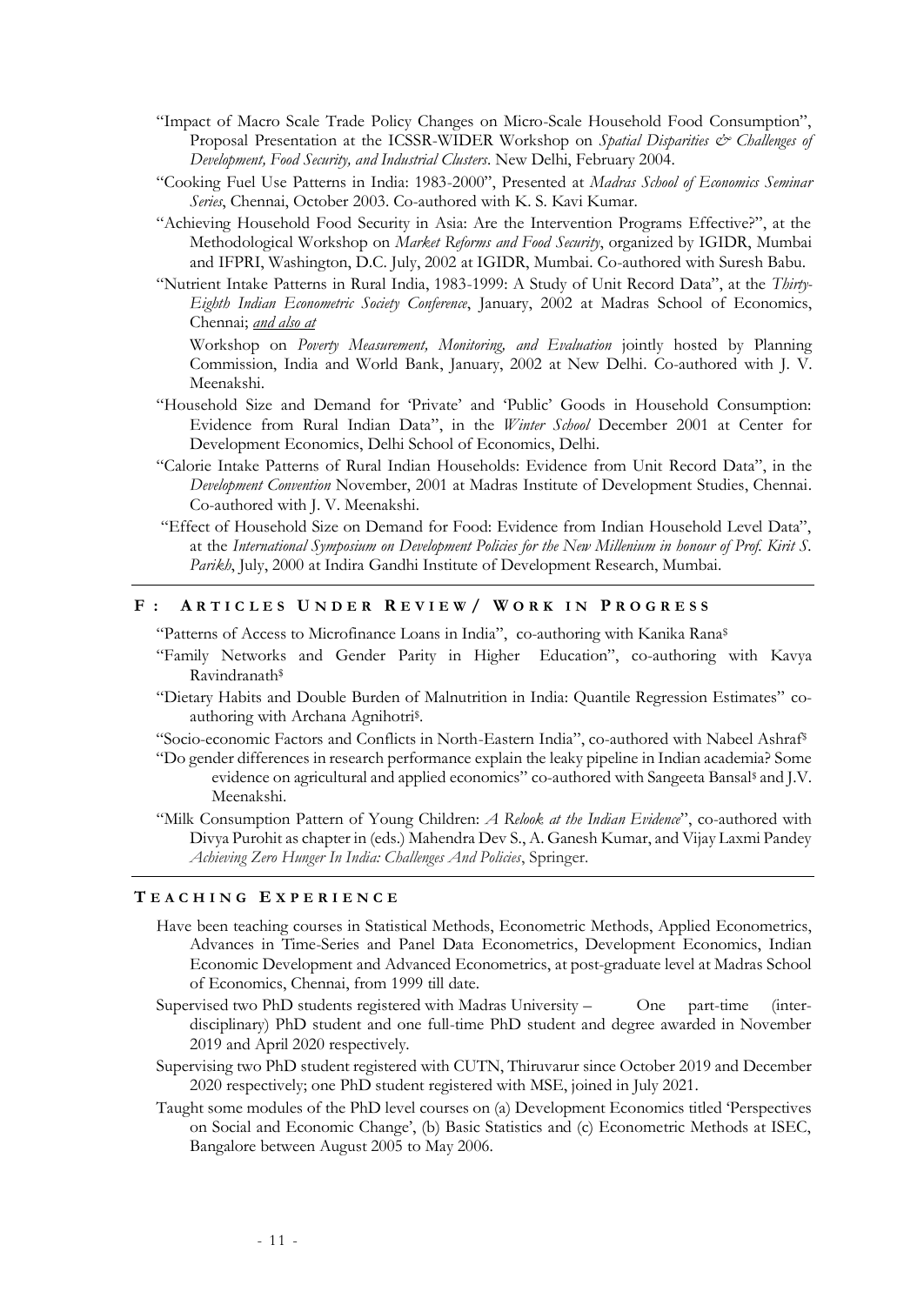- Supervised several master's thesis at the Madras School of Economics on topics in, inequality, social exclusion, conflicts, information technology, child mortality, gender and labour market outcomes, vulnerability to health poverty, microfinance, nutritional outcomes, FDI-HDI linkage etc.
- Have been resource person in several workshops, summer schools and training programs in India and abroad and continue to do so.

#### **A : I N V I T E D T A L K S / S P E C I A L L E C T U R E S**

- "Social Heterogeneity and Public Goods Provisioning", 9-2-22, RUSA (2.0), Workshop on *Measuring Accessibility to Public Goods in Rural Areas*, University of Madras.
- "Nature and Importance of Economic Data", 7-2-22, *Data Analysis Using Econometric Models*, Workshop organized by Department of Economics, Central University of Thiruvarur.
- "Spatial Analysis and Data Visualisation", 23-10-2021, One day Workshop on *Data Analysis for Social Sciences* PSGR Krishnammal College for Women, Coimbatore.
- "Understanding Data: Sources, Nature Illustrations from Indian Data Sets" 17-2-2021, *Research Methodology Workshop*, Organised by MIDS, Chennai.
- "India's Triad of Transitions and Post COVID Recovery", 11-12-2020 *UGC Refresher Course on Indian Economy: Emerging Challenges and Responses*, Organised by University of Madras, Chennai.
- "Health Priorities for an Inclusive Post-COVID Economy", International e-Conference on *The Challenges and Rehabilitation Avenues in the Context of Covid-19*, organized by Department of Economics (at DDE), Madurai Kamaraj University, 12th-14th, August, 2020, co-authored with Archana Agnihotri.
- "Panel Data Techniques" in National Level Workshop on *Econometric Tools for Business Research*, Department of Management Studies, School of Management, Pondicherry University 27-28 June 2019.
- "Under-Nutrition in Rural India" 2-day National Workshop for Students titled *Contemporary Issues in Rural India* Organized by Foundation of Agrarian Studies (Bengaluru) on 1-2 March, 2019 at MSSRF.
- "Women's Work: Conceptual Issues" as Discussant in the national workshop on Conference on Women's Work in Rural Economies, November 30 to December 2, 2018 in Chertala (Kerala), organized by Foundation for Agrarian Studies (Bengaluru).
- "Industrial Sector and India's Economic Development', at the Refresher Course in Indian Economy: Emerging Trends and Issues" Refresher Course (2018-19, Economics *Batch XVII*), University of Madras, 23rd November 2018.
- "Determinants of Female Labour Force Participation in India-An Empirical Review" at Refresher Course in Research Methodology for Social Sciences (Multi-Disciplinary), UGC – Human Resource Development Centre, University of Madras, 3rd September, 2018.
- "Gendered Aspect in 2018 Union Budget" at a Special Seminar on The Union Budget 2018-19: Implications for the Economy on 19th February, MIDS, Chennai.
- "Women's Work and the System of National Accounts", Dr. K. Rajaratnam Endowment Seminar 2017-18, Department of Economics, University of Madras, 10th January 2018.
- "Measurement of Inequality", *Special Lectures to PhD Research Scholars at ISI, Bangalore*, 28-29th March, 2017 and 18th-19th April, 2017.
- "Introduction to Secondary Data" and "Basic Statistics", 3rd -5th April, 2017, *Lectures to PhD Students of Madras Institute of Development Studies*, Chennai
- "Differences in Difference Method: Examples From Policies in India" in *Economics and Econometrics: Use of Economic Theory and Econometrics in Analysing Indian Economic Problems* for UGC Refresher Course, University of Madras, November, 2016.
- "Evidence Based Policy Making With Special Reference to Health and Nutrition Sector Interventions", 8th April, 2016, *Rajiv Gandhi National Institute for Youth Development*, Sriperumbudur.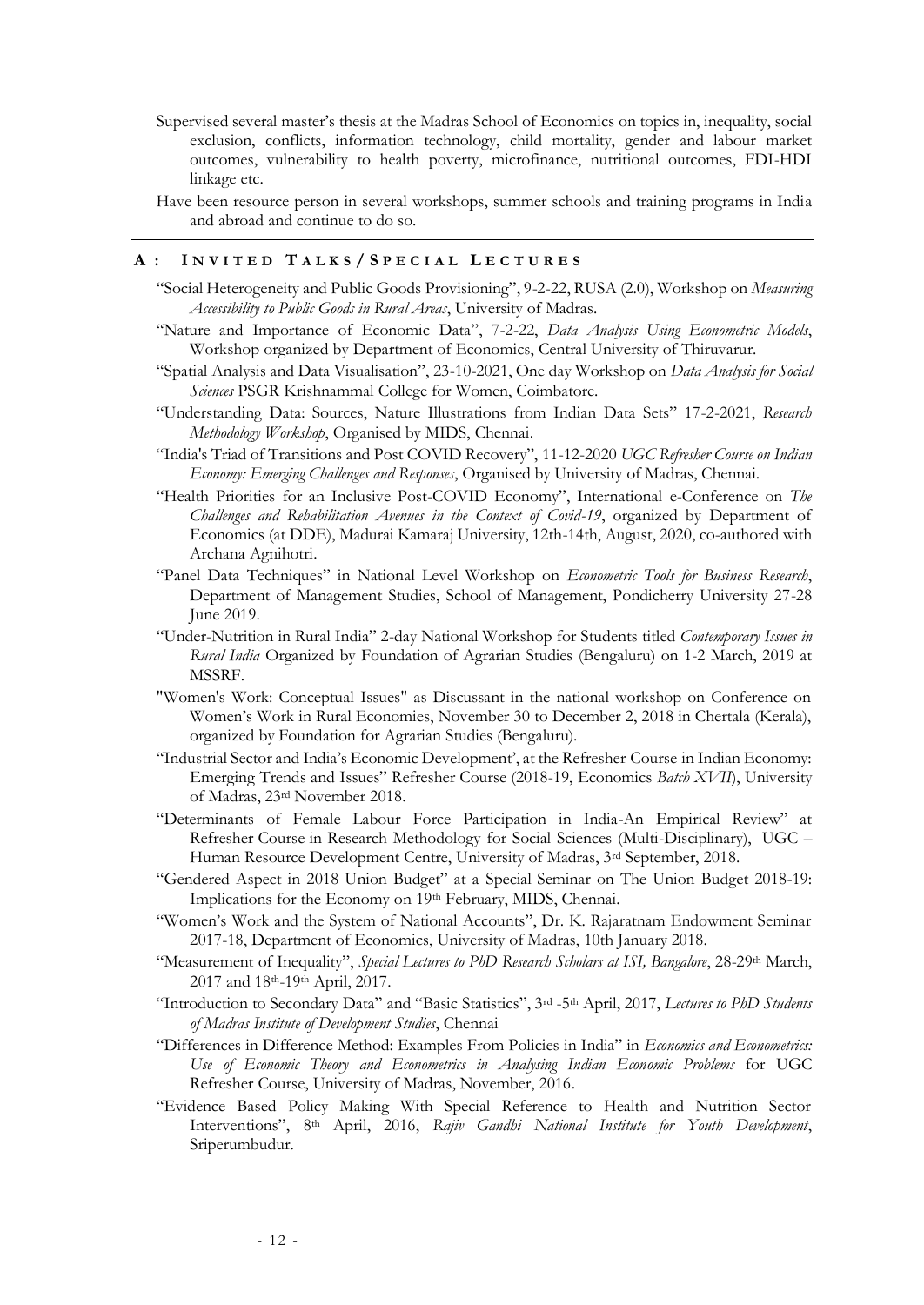- "Data Sets: Census, NSSO and Others", *Interdisciplinary Research Methodology Workshop for PhD Scholars*, 9-7-2015, Rajiv Gandhi National Institute for Youth Development, Sriperumbudur.
- "Survey Plan and Methodology for Social Dependency Assessment", in a workshop on *Scoping Consultation for Assessing Dependency Value for CVCA in India*, 28-6-2014, National Centre for Sustainable Coastal Management, Anna University.
- "Introduction to Regression Methods" (two sessions on 20-3-2014) in *"Time Series Econometrics and Applications"* for the Senior Level Officers of Indian Economic Service, Government of India sponsored by the Ministry of Finance through the Indian Econometric Society (TIES), March 19 - 28, 2014, MSE (Chennai).
- "Multivariate Models: VAR, VECM, Cointegration" Workshop on Time-Series and Panel Data Modeling and Applications, 14<sup>th</sup>-15<sup>th</sup> December 2012, Madras School of Economics, Chennai.
- "Economic Wealth and its Distribution in Tamilnadu", *Indo-Dutch Programme*, Institute of Ocean Management, Anna University, Chennai, April, 2012.
- "Economics of Malnutrition", Consultation on Strategic Directives, Operating Models and Advocacy, World Vision, April 2012.
- Lectures on (i) *Causality – Concept, Testing and Application* and (ii) *Vector Autoregression Models – Application and Exercise*, 2nd Advanced Course on Econometrics with Focus on Time Series for RBI officers, March, 2012, RBI Staff College, Chennai.
- Member of Panel for a Panel Discussion on Human Development, Workshop on *Inclusive Growth and Human Development*, organized by Department of Economics, University of Madras, January 2012.
- Lectures on 'Estimation of Consumer Demand and Models', for fourth year students of Department of Humanities and Social Sciences, Indian Institute of Technology, Madras, November 2011.
- "Data Issues in Measuring Gender Gap in Empowerment", *Department of Economics and Statistics, Government of Tamil Nadu as part of celebrations for National Statistics Day*, June 2011.
- "Distribution of Economic Wealth in Tamil Nadu", *International Course on Issues of Leadership in Coromandel Coast*, Institute of Ocean Management, Anna University, Chennai, April, 2011.
- "Decentralization and Statistical Data", *Department of Economics and Statistics, Government of Tamil Nadu as part of celebrations for National Statistics Day*, June 2010.
- "Econometric Applications in Management" *AICTE sponsored Staff Development Program - Data Analysis for Management Research*, Department of Management Studies, Vel Tech Dr. R.R. & Dr. S. R. Technical University, June 2010.
- "Spatial and Social Distribution of Economic Activities and Wealth in Tamil Nadu", *International Course on Coastal Well-Being, Fish Trade and Water Management*, Institute of Ocean Management, Anna University, Chennai, April, 2010.
- "Measuring Gender Differences Using Adult Nutritional Status", *MIDS - IAWS Workshop On Feminist Research Methodology*, Madras Institute of Development Studies Chennai, February 2010.
- "Econometric Models with Dummy Dependent Variables", *Workshop on Applications in Quantitative Techniques in Social Science Research*, Periyar University, Salem, July 2009.
- "Hyperbolic versus Exponential Discounting", *UGC Refresher Course*, University of Madras, Chennai, December, 2009.
- "From Poverty to Well-being Challenges for the Development Process", *Workshop on Emerging Concerns and Challenges for Social Work*, Madras School of Social Work, Chennai, February 2009.
- Set of five lectures on "Statistical Methods" delivered to *PhD scholars at Madras Institute of Development Studies*, December 2008.
- Lectures on "Health Indicators and Health Care Delivery in India" and "Issues in Female Labour Force Participation in India", *UGC Refresher Course*, Madras School of Economics, December 2007.
- Set of six lectures in "Time Series Modeling", *Faculty Development Program on Econometrics for Management Research*, Indian Institute of Management, Kozhikode, September 2007.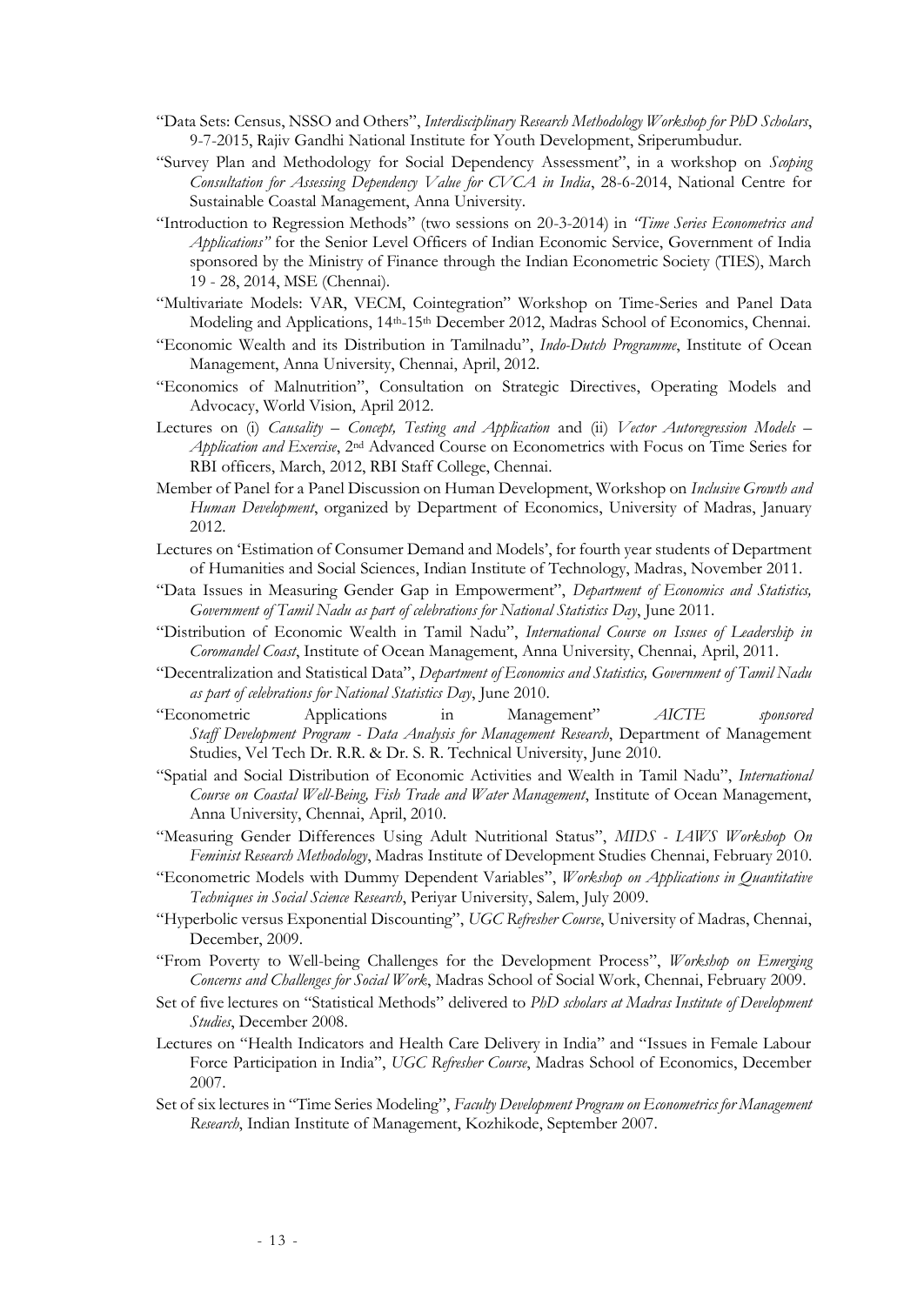- Lecture on "Income Support, Food Subsidies and Nutrition Programs", *Summer School* on *Food Security and Famine Prevention*, Unidea (Unicredit Foundation) and University of Florence, Civita Castellana (Italy), July 2006.
- Lecture on "Simultaneous Equation Models", *Training program for the officers of Reserve Bank of India*, Reserve Bank of India Staff College, Chennai, January 2005.
- Member of Panel to debate on "Micronutrient Deficiency: A Drain on the Economy", *National Nutrition Board, Bangalore on the occasion of National Nutrition Week*, September 2005.
- "Behavioural Economics: Bringing Back Psychology to Economics", *Workshop on Economy as a Complex System*, Institute of Mathematical Sciences, Chennai, December 2004.
- "Univariate Time Series Modeling", *Workshop on Mathematics for Finance to Indian Bank Officers*, December 2004.
- Co-chaired the session: "Workforce in Tamilnadu" *Workshop on the results of the Census of India 2001*, Directorate of Census Operations Tamilnadu, Chennai (India), July 2004.
- Chaired the session: "Social Capital and Conflict" *WIDER conference on Making Peace Work*, Helsinki (Finland), June 2004.
- Lecture on "Simultaneous Equation Models" *Training Program for the Officers of Reserve Bank of India*, Reserve Bank of India Staff College, Chennai, August 2003.
- Annual meeting of UN Sub-Committee on Nutrition, MSSRF, Chennai, March 2003.
- Two lectures on "Business and Economic Forecasting: Some Basic Techniques*" UGC orientation program for the college teachers in Tamil Nadu*, Annamalai University, September, 2002
- Second Bayesian Econometrics Workshop, Indian Statistical Institute, Bangalore, January 2000.

### **R E V I E W A C T I V I T I E S / M E M B E R O F C O M M I T T E E S**

- Member, Board of Studies at: Department of Economics of Loyola College (Chennai) and Annamalai University (Chidambaram) since 2021-; Stella Maris College (Chennai) 2011-2014.
- Reviewed Journal Articles for: Agricultural Economics, Asian Population Studies, Economics and Human Biology, Economia Politica, European Journal of Development Research, Food Policy, Indian Economic Journal, Indian Economic Review, Journal of Asia Pacific Economy, Journal of Development Studies, Journal of Social and Economic Development, Journal of Quantitative Economics, PLOS One, Review of Development and Change, Review of Development Economics, Sarvekshana, Vikalpa, World Development.
- Periodically evaluate MPhil/PhD thesis from Jawaharlal Nehru University, University of Delhi, University of Mysore, Griffiths University (Brisbane, Australia).
- Viva-voce examiner for MPhil/PhD thesis for Jawaharlal Nehru University, University of Delhi and Madras.
- Member of Doctoral Committees for PhD students at CUTN, , IIT Madras, Krea University, MIDS, S.R.M University, and Stella Maris College.
- Member of the *Steering Committee on Economic Policy Research* for Reserve Bank of India 2011-2014.

## **O R G A N I Z A T I O N A L R E S P O N S I B I L I T I E S : M S E**

- Dean-Research, since 2021 for administrating the PhD Program.
- Member of Academic Council since 2021-
- Member MSE Infrastructure Committee: 2019-2021.
- Placement Coordinator: 2014-2015 and 2016-2019.
- Seminar Coordinator: 2007-08, 2012-2014.
- Exam Coordinator: 2011-2013.
- Faculty Adviser: 2013, 2006-2008 and 2000-2002.
- Course Coordinator for a Workshop on *Econometrics of Panel Data*, for Research Scholars and College Teachers 23rd -24th July, 2010.

Member of *Database Committee* of MSE since June 2008 and earlier 2002-2004.

Co-organized the conference on *"Macroeconomic Policies, Agriculture and Institutions: A Conference in Honour of Prof. A. Vaidyanathan*" 9-10 April 2006 at ISEC, Bangalore.